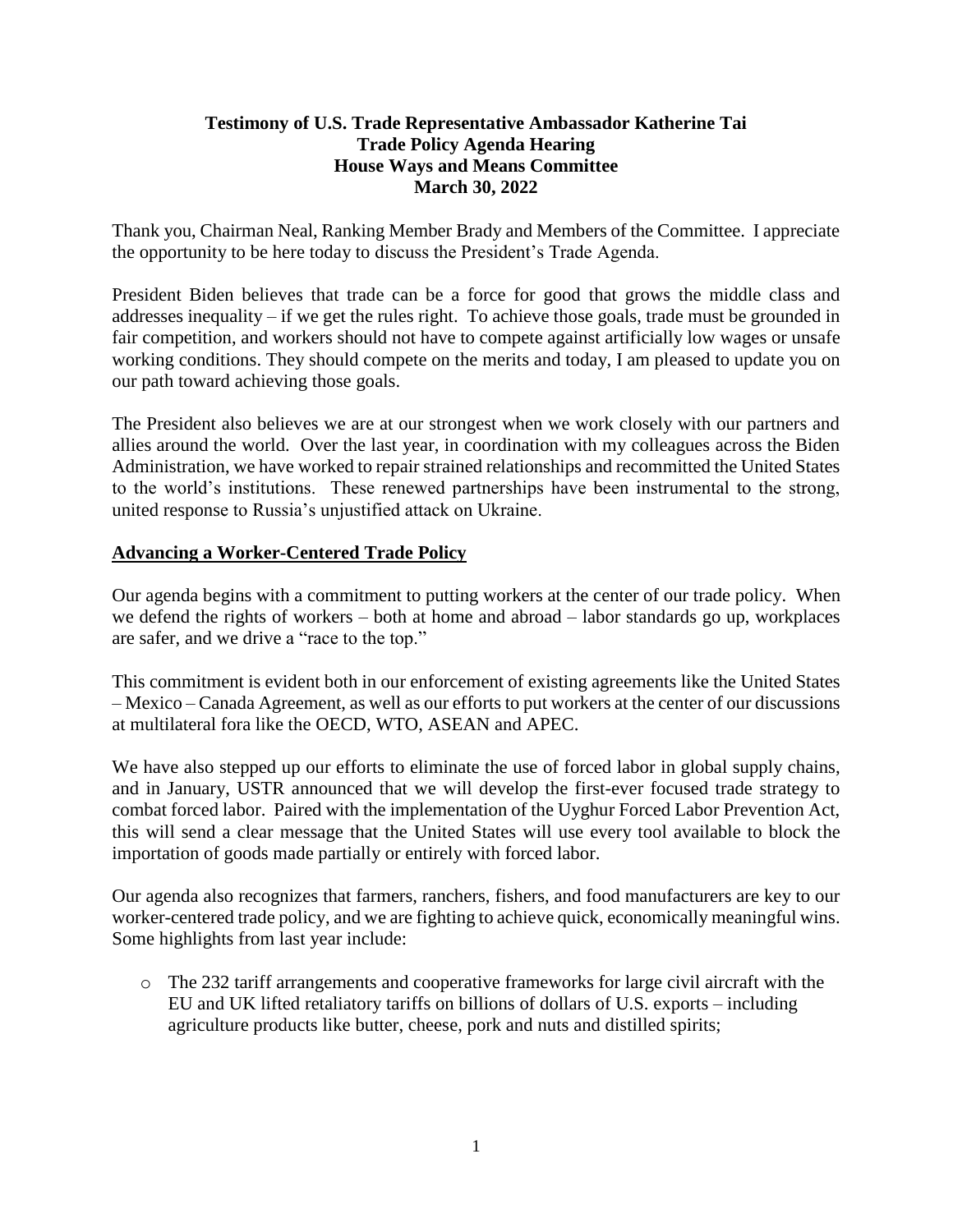- o An agreement with Japan to increase the beef safeguard trigger level under the U.S.- Japan Trade Agreement. The new three-trigger safeguard mechanism will allow U.S. exporters to meet Japan's growing demand for high-quality beef and reduce the probability that Japan will impose higher tariffs in the future.
- o Regaining access for our shellfish industry to the EU for the first time in a decade;
- o Opening access for U.S. pork exports to India in December 2021, following USTR's engagement under the U.S.–India Trade Policy Forum;
- o The Philippines' unilateral lowering of its tariffs in April 2021 on imported fresh, chilled, and frozen pork, and a one-year increase of tariff rate quota volumes following TIFA meetings; and
- o Vietnam's approval in 2021 of pending biotech regulatory applications following TIFA engagement, as well as MFN duty reductions for corn, all classes of wheat, and frozen pork.

#### **Re-Aligning the U.S. – China Trade Relationship**

The next major component of our trade agenda is the realignment of the U.S. – China trade relationship.

As President Biden often says, competition with China must be fair. American workers, farmers, producers, and businesses must be able to compete on the merits, not against unfair state-led industrial planning and targeting of certain sectors, labor rights suppression, a weak environmental regime, or other distortions that put market-oriented participants out of business.

In October, we launched a direct dialogue with the People's Republic of China (PRC) regarding our concerns with distortions and imbalances in our relationship. This included the PRC's failures to fulfill the purchase commitments detailed in the "Phase One Agreement," as well as the statecentered and non-market practices not addressed in the Phase One deal.

It was important for us to fight for the farmers and businesses that benefit from those obligations and test how committed the PRC was to the obligations it signed up to, and.

However, over time it became clear that the PRC would only comply with those trade obligations that fit its own interests. This is a familiar pattern with the PRC – from their actions at the WTO and in various bilateral high-level dialogues. The United States has repeatedly sought and obtained commitments from China, only to find that follow-through or real change remains elusive.

While we continue to keep the door open to conversations with China, including on its Phase One commitments, we also need to acknowledge the Agreement's limitations, and turn the page on the old playbook with China, which focused on changing its behavior. Instead, our strategy must expand beyond only pressing China for change and include vigorously defending our values and economic interests from the negative impacts of the PRC's unfair economic policies and practices.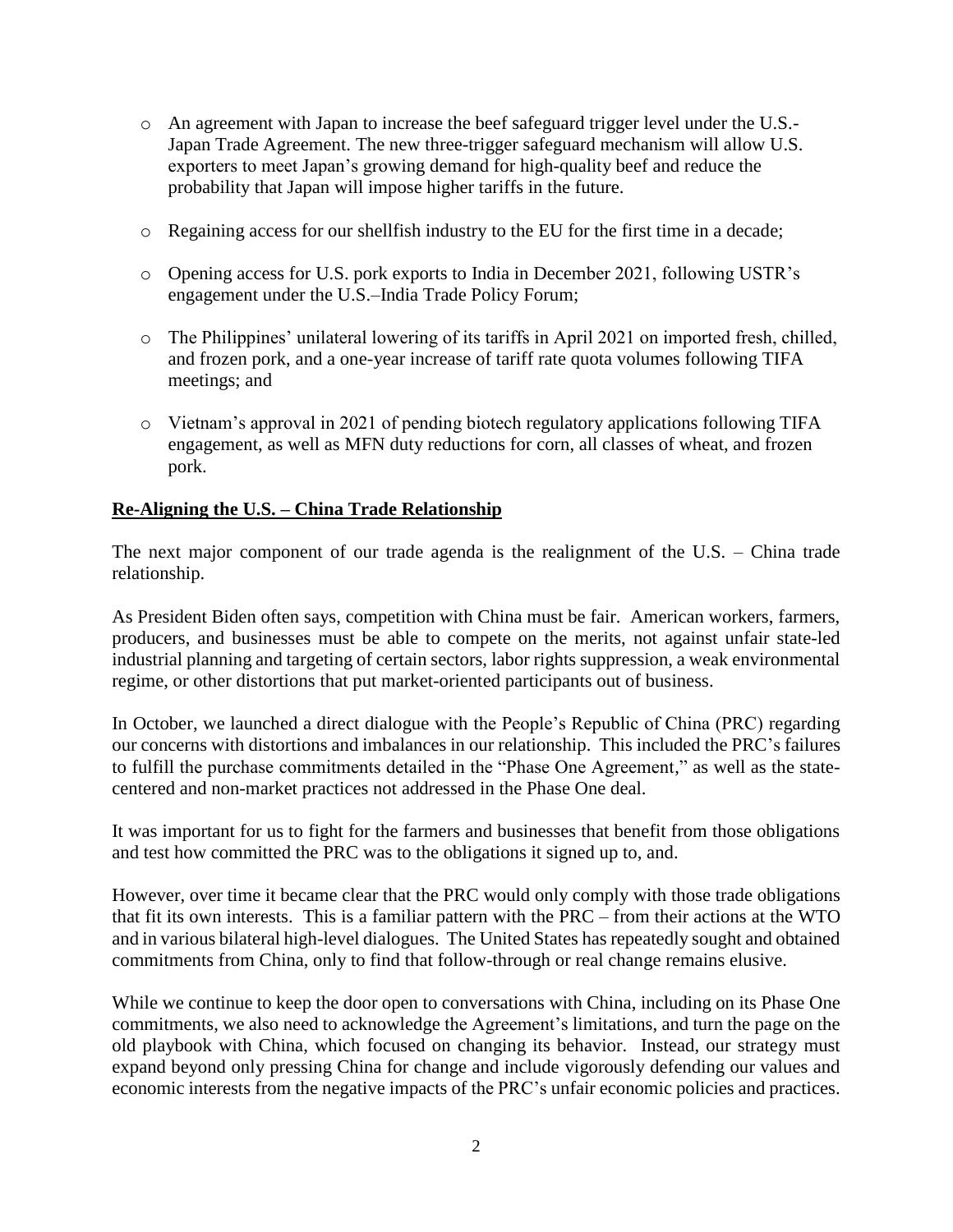In the last year, we have worked hard to deepen our understanding of how these policies and practices affect our workers and industries, as well as those of our allies and partners, and global supply chain resiliency. We have seen what happened in the steel and solar industries when existing mechanisms were too slow or ill-suited to effectively address the distortions wrought by China's targeting of those sectors. In the meantime, we know that the PRC is targeting critical industrial and high-tech sectors, like electric vehicles, batteries, semiconductors and others.

To ensure that our industries remain competitive, we must develop new domestic tools targeted at defending our economic interests, and make strategic investments in our economy. We have already made significant progress through the American Rescue Plan, the Administration's focus on supply chain resilience, the Made in America Office and the Bipartisan Infrastructure law. But to truly boost America's competitiveness, we urge Congress to quickly pass the Bipartisan Innovation Act.

President Biden also recognizes that our ability to defend against unfair PRC economic practices requires that market economies act in concert to confront policies and practices that are fundamentally at odds with the modern global trading system. That is why we have also brought a renewed focus to engagement with our partners and allies, who also are negatively impacted by the PRC's unfair trade and economic practices.

At the same time, we are also working towards innovative arrangements with our allies and likeminded partners to strengthen our resilience. For example, the global arrangement we are currently negotiating with the EU will be world's first sectoral arrangement on steel and aluminum trade to tackle both emissions and non-market excess capacity.

# **Engaging with Key Trading Partners and Multilateral Institutions**

Beyond this cooperation, we have deepened our engagement with key trading partners through new and existing bilateral, plurilateral and multilateral agreements and arrangements.

- We launched the U.S.-EU Trade and Technology Council to promote shared economic growth through an expanded trade and investment relationship by avoiding unnecessary barriers to trade in emerging technology products and services, promoting cooperation on labor rights, combatting child and forced labor, and expanding resilient and sustainable global supply chains.
- We launched the U.S.–Japan Partnership on Trade to advance an agenda of cooperation, as well as to address bilateral trade issues of concern to either side.
- We continued our work under the USMCA to ensure that Canada and Mexico fully implement their commitments.
- We re-launched the United States-India Trade Policy Forum to enhance our relationship with India and make progress on important bilateral trade irritants.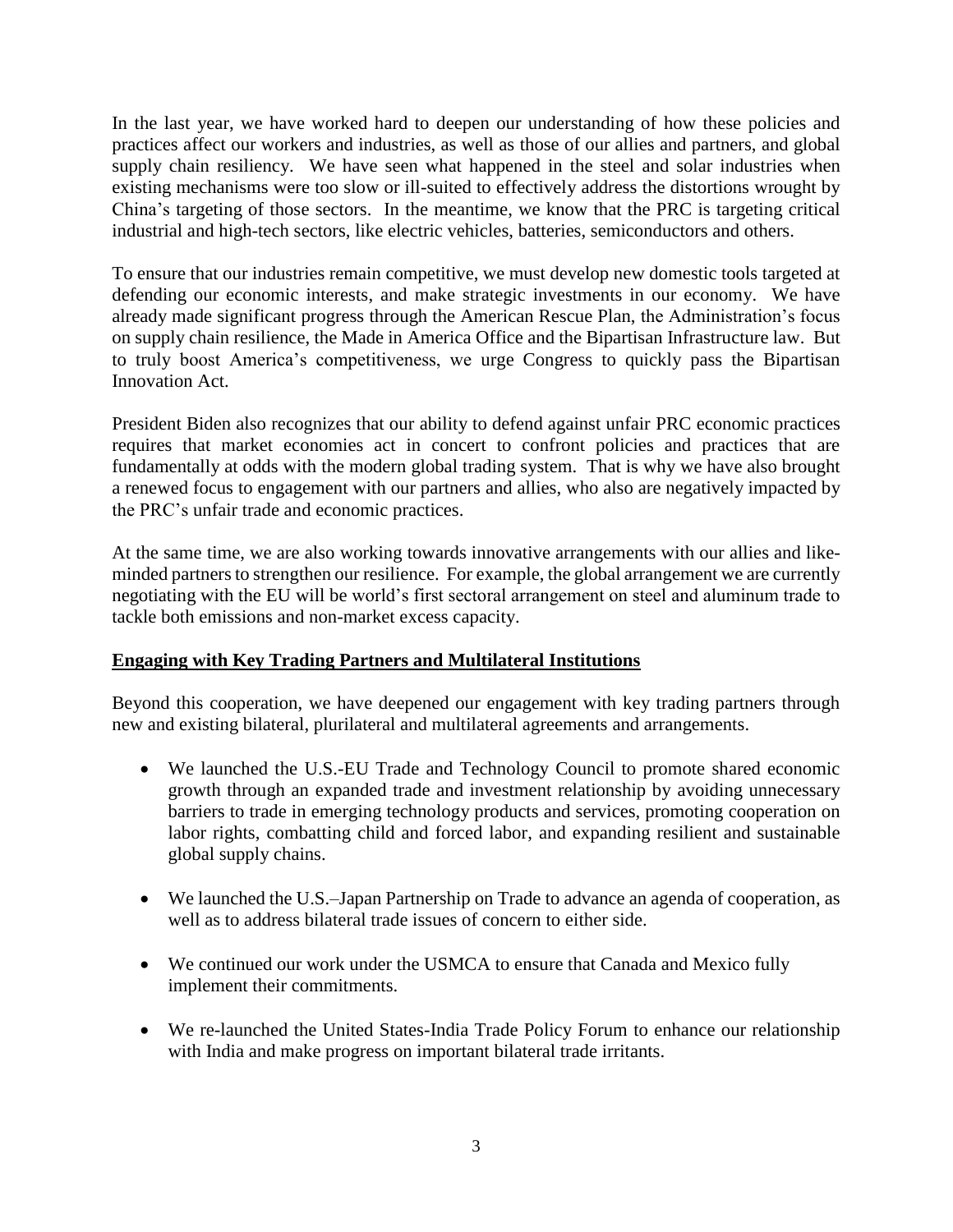• And most recently, we hosted the first Dialogue on the Future of Atlantic Trade in Baltimore, Maryland last week. We will hold the second leg in Scotland next month to consider what concrete, economically meaningful steps we can take to deepen our trade relationship with the United Kingdom and create more durable trade policies.

The Biden Administration is also committed to economic engagement with partners in the Indo-Pacific. The Indo-Pacific is one of the most dynamic regions in the world, and it is one of strategic importance to the United States. Additionally, the region is home to some of our closest allies and trading partners, including some with which we have longstanding trade agreements. By working closely with allies and partners to bolster our economic engagement in the Indo-Pacific, we can establish a new path forward that supports the global competitiveness of American workers and businesses and further the shared interests of our allies in the years to come.

The goal of the this framework will promote inclusive growth for workers and businesses, advance strong labor standards, and tackle climate change. The framework is also central to the Biden Administration's economic strategy in the Indo-Pacific and complements our national security goals in the region.

USTR will lead efforts to craft a trade arrangement with our partners that includes provisions on: high-standard labor commitments; environmental sustainability; the digital economy; sustainable food systems and science-based agricultural regulation; transparency and good regulatory practices; competition policy; and trade facilitation.

Going forward, USTR will remain in close coordination and consultation with this Committee and Congress to keep you updated and to develop this framework.

On the multilateral front, the Biden Administration has made clear its commitment to the WTO, and ensuring that it can be a force for good that confronts the pressing global challenges affecting the lives of people.

The Biden Administration supports a WTO reform agenda that reflects the priorities of our workercentered approach, grounded in fair competition, to benefit workers and the environment.

One of the top issues we are working towards is an outcome on intellectual property as part of the Administration's broader efforts to end the pandemic. This has been a long and difficult process – and it is never easy to reach a consensus across the 164 members of the WTO. While no agreement on text has been reached, we will continue to engage with Members to get as many safe and effective vaccines to as many people as fast as possible.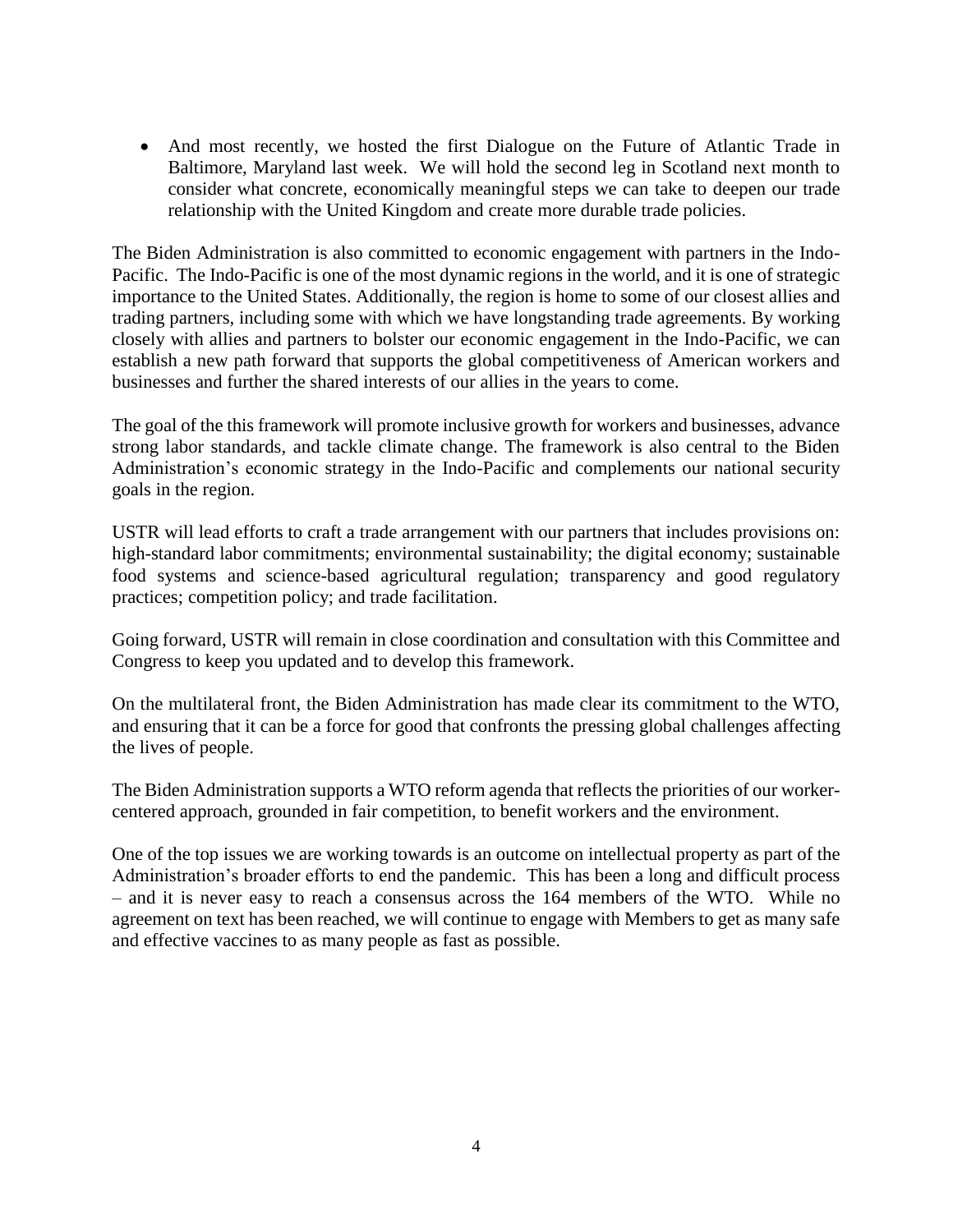#### **Promoting Confidence in Trade Policy Through Enforcement**

The Biden Administration is also clear-eyed about what happens when trade policy fails to deliver on its promises. Manufacturers, farmers and ranchers do not always get the full benefits of access to new markets and too many workers and communities suffer due to unfairly traded imports. This has created a trust gap with the public and is why enforcement is a key component of our worker-centered trade policy.

For example, we have already employed the USMCA Rapid Response Mechanism in two instances to defend workers' rights in Mexico. One critical aspect of this work is that we have been able to partner with the Mexican government to deliver real results to workers. Working with other governments to advance a worker-centered trade policy is a bedrock of the Biden Administration's approach because when we fight for workers abroad, we are fighting for workers here at home by combatting a global race to the bottom.

We cannot always achieve these results through cooperation, and we are also using state-to-state mechanisms when we need to. We pursued dispute settlement with Canada to ensure U.S. dairy farmers receive the fair treatment in the Canadian marketplace that is due to them. We have also initiated environmental consultations with Mexico designed to prevent illegal, unreported, and unregulated fishing.

We are also upholding the eligibility requirements in our preference programs. The African Growth and Opportunity Act has unique rules to value rule of law and respect for human and labor rights as cornerstones of development.

In November 2021, President Biden announced the termination of eligibility for Ethiopia, Guinea, and Mali due to a failure to meet the eligibility criteria, including those involving relating to human rights and rule of law. We remain committed to working with all three countries to meet the statutory benchmarks that would enable them to be reinstated in the AGOA program.

We also recognize that despite our enforcement efforts, many of our existing trade tools were crafted decades ago. In some cases, they do not adequately address the challenges posed by today's economy. We are reviewing our existing trade tools and will work with Congress to develop new tools as needed.

# **Promoting Equitable, Inclusive, and Durable Trade Policy and Expanding Stakeholder Engagement**

A final, important part of our trade agenda is promoting trade policy that is equitable, inclusive, and durable for all Americans and expanding stakeholder engagement.

In order for our trade policies to be effective and lasting, we must make sure diverse perspectives are represented in the policymaking process, and that our policies reflect those viewpoints.